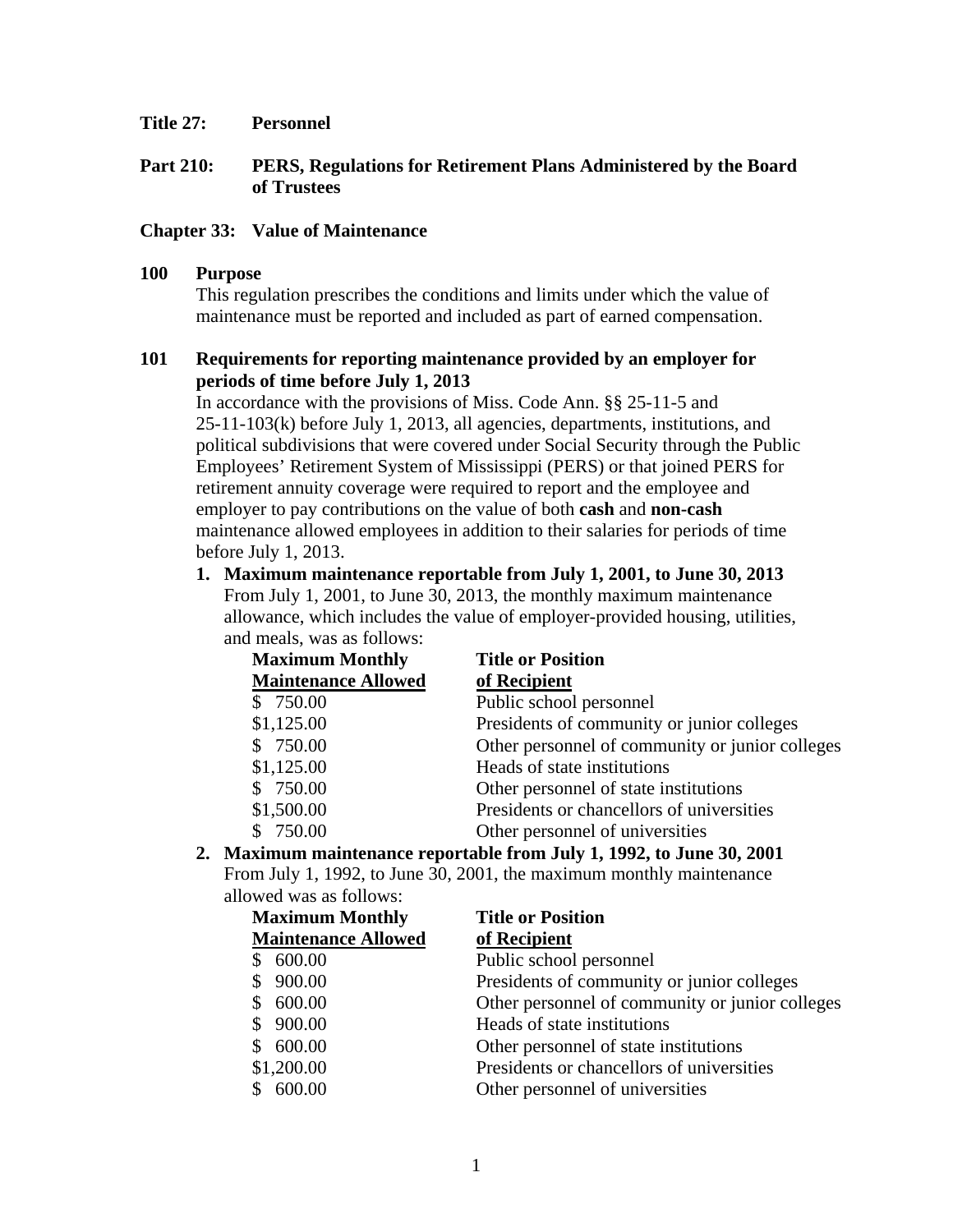**3. Maximum maintenance reportable from July 1, 1984, to June 30, 1992** From July 1, 1984, to June 30, 1992, the maximum monthly maintenance allowed was as follows:

| <b>Maximum Monthly</b>     | <b>Title or Position</b>                  |
|----------------------------|-------------------------------------------|
| <b>Maintenance Allowed</b> | of Recipient                              |
| \$300.00                   | Public school personnel                   |
| \$450.00                   | Presidents of junior colleges             |
| \$300.00                   | Other personnel of junior colleges        |
| \$450.00                   | Heads of state institutions               |
| \$300.00                   | Other personnel of state institutions     |
| 600.00                     | Presidents or chancellors of universities |
| 300.00                     | Other personnel of universities           |

**4. Maximum maintenance reportable from July 1, 1980, to June 30, 1984** From July 1, 1980, to June 30, 1984, the maximum monthly maintenance allowed was as follows:

| <b>Maximum Monthly</b>     | <b>Title or Position</b>                  |
|----------------------------|-------------------------------------------|
| <b>Maintenance Allowed</b> | of Recipient                              |
| 200.00                     | Public school personnel                   |
| 300.00                     | Presidents of junior colleges             |
| \$200.00                   | Other personnel of junior colleges        |
| \$300.00                   | Heads of state institutions               |
| 200.00                     | Other personnel of state institutions     |
| 400.00                     | Presidents or chancellors of universities |
| 200.00                     | Other personnel of universities           |

**5**. **Maximum maintenance reportable from April 1, 1971, to June 30, 1980** From April 1, 1971, to June 30, 1980, the maximum monthly maintenance

| allowed was as follows:    |                                              |
|----------------------------|----------------------------------------------|
| <b>Maximum Monthly</b>     | <b>Title or Position</b>                     |
| <b>Maintenance Allowed</b> | of Recipient                                 |
| 100.00<br>S                | Public school personnel                      |
| 150.00                     | Presidents of junior colleges                |
| 100.00                     | Other personnel of junior colleges           |
| 150.00<br>\$               | Heads of state institutions                  |
| 100.00                     | Other personnel of state institutions        |
| 200.00                     | Presidents or chancellors of senior colleges |
| 100.00                     | Other personnel of senior colleges           |
|                            |                                              |

### **6. Conditions for reporting the value of maintenance**

- a. Travel and commuting expenses
	- 1. Actual travel expenses that are reimbursed by the employer, including, but not limited to, mileage, lodging, meals, gasoline, airfare, vehicle rental, shall not be reported to PERS as maintenance or as earned compensation.
	- 2. The imputed taxable income reported to the Internal Revenue Service by an employer for an employee's personal or commuting use of a government-provided vehicle shall not be reported to PERS as maintenance or as earned compensation.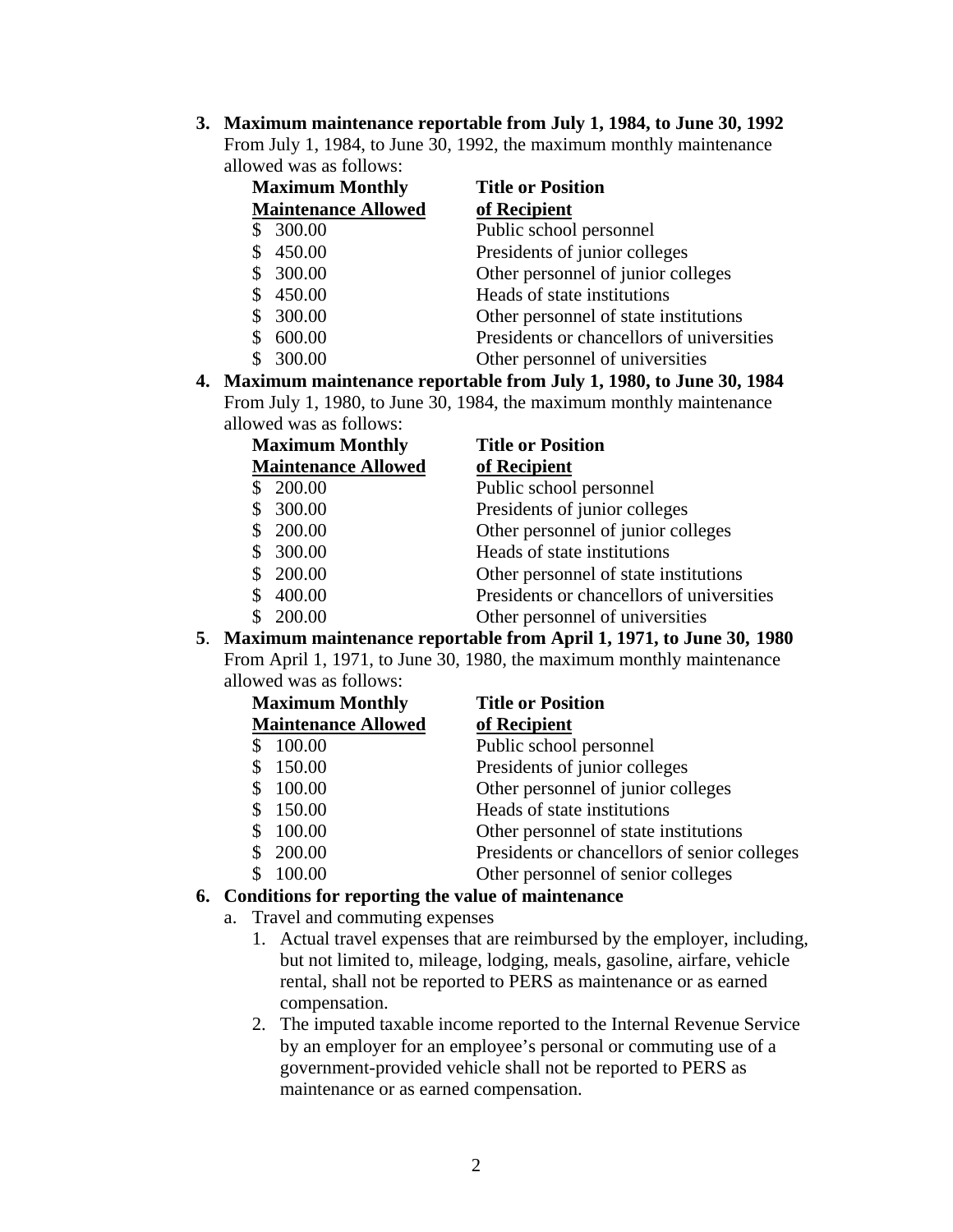- 3. A cash allowance provided to an employee or official in lieu of a government-provided vehicle shall not be reported to PERS as maintenance or as earned compensation.
- b. PERS reserves the right to require that the value of non-cash maintenance provided by the employer before July 1, 2013, such as housing, be certified by an independent source.
- c. The value of meals when reported as maintenance for periods of time before July 1, 2013, shall be based on the true value of the meals actually provided to the employee.

# **7. Liability for improper reporting of maintenance**

If the value of maintenance was not reported as required, it is the liability of the employer to make the proper payment of employer contributions and to ensure the proper collection of contributions from each employee for the entire retroactive period if, at any time in the future, it is discovered that there has been an error in reporting of such maintenance.

# **102 Requirements for reporting maintenance provided by an employer for periods of time on or after July 1, 2013**

- 1. From and after July 1, 2013, the value of maintenance furnished to an employee shall be reported as earned compensation as that term is defined in Miss. Code Ann. § 25-11-103(k) (1972, as amended) only if (i) the proper amount of employer and employee contributions have been paid on the maintenance and (ii) the employee was receiving maintenance and having maintenance reported to PERS as of June 30, 2013.
- 2. Each agency, department, institution, and political subdivision shall notify the executive director of PERS in writing the name, position, type of maintenance furnished (such as room, home, meals, and utilities) for each such individual so covered and shall state the total amount of maintenance allowed in each case that shall be uniform for the same type of maintenance furnished throughout the agency.
- 3. From and after July 1, 2013, the monthly maximum maintenance allowance, which includes the value of employer-provided housing, utilities, and meals, is as follows for any employee who was receiving maintenance and having maintenance reported to PERS as of June 30, 2013:

| <b>Maximum Monthly</b>     | <b>Title or Position</b>                        |
|----------------------------|-------------------------------------------------|
| <b>Maintenance Allowed</b> | of Recipient                                    |
| \$750.00                   | Public school personnel                         |
| \$1,125.00                 | Presidents of community or junior colleges      |
| \$750.00                   | Other personnel of community or junior colleges |
| \$1,125.00                 | Heads of state institutions                     |
| \$750.00                   | Other personnel of state institutions           |
| \$1,500.00                 | Presidents or chancellors of universities       |
| \$750.00                   | Other personnel of universities                 |

4. PERS reserves the right to require that the value of non-cash maintenance provided by the employer (e.g., housing) be certified by an independent